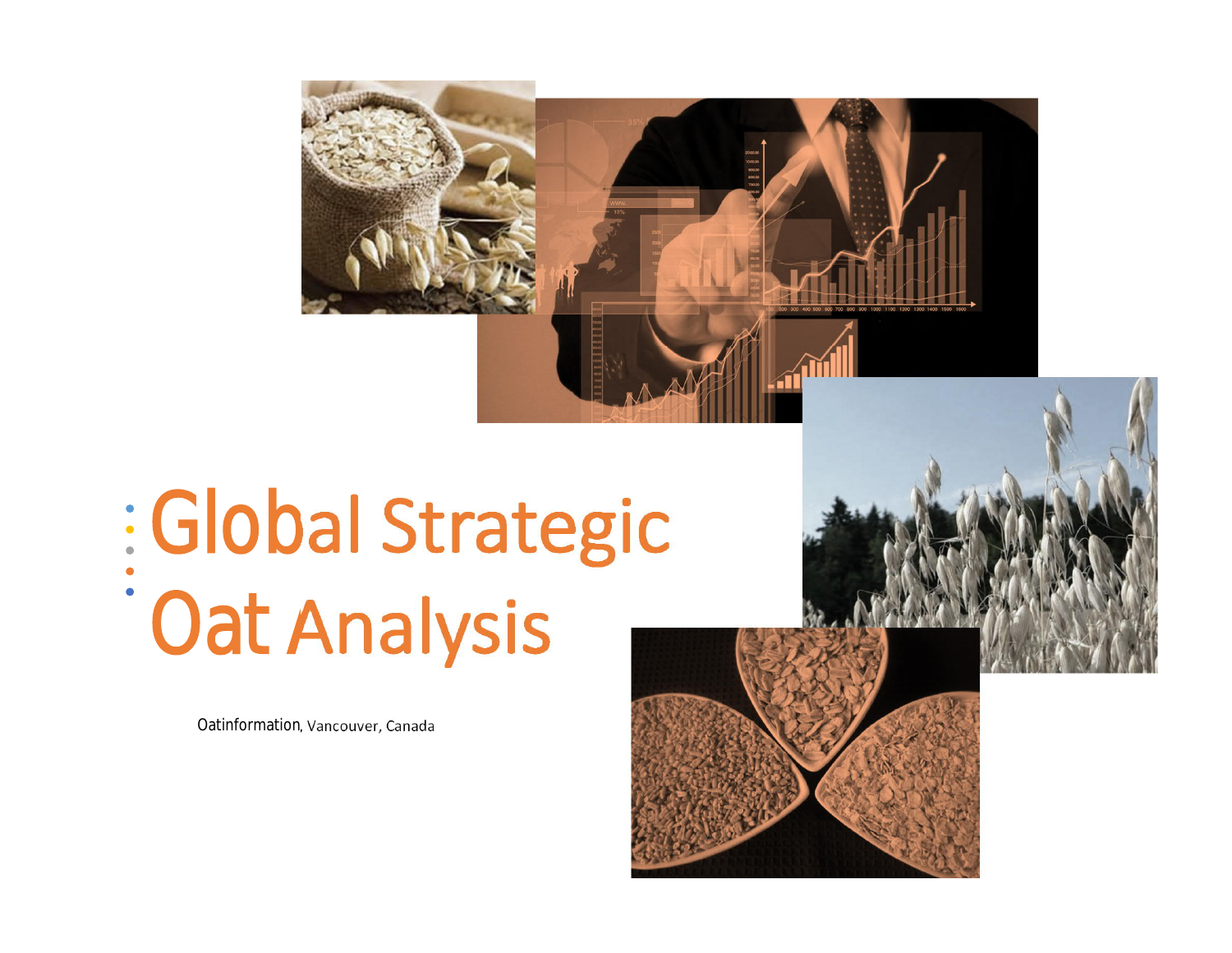## Two Charts That Will Define the Future of Your Oat Business

- Consumption of breakfast cereals and snack bars, the main foods containing oats, have seen solid growth globally and regionally over the past 15 years. Forecasts indicate continued growth into 2022, in some regions, outstanding growth.
- This will require increased oat milling capacity and utilization, regionally and locally. Global oat mill utilization is forecast to increase 23% or nearly 1 MMT by 2026.
- Global oat product trade will also increase into 2022 providing opportunities for oat processors and traders.



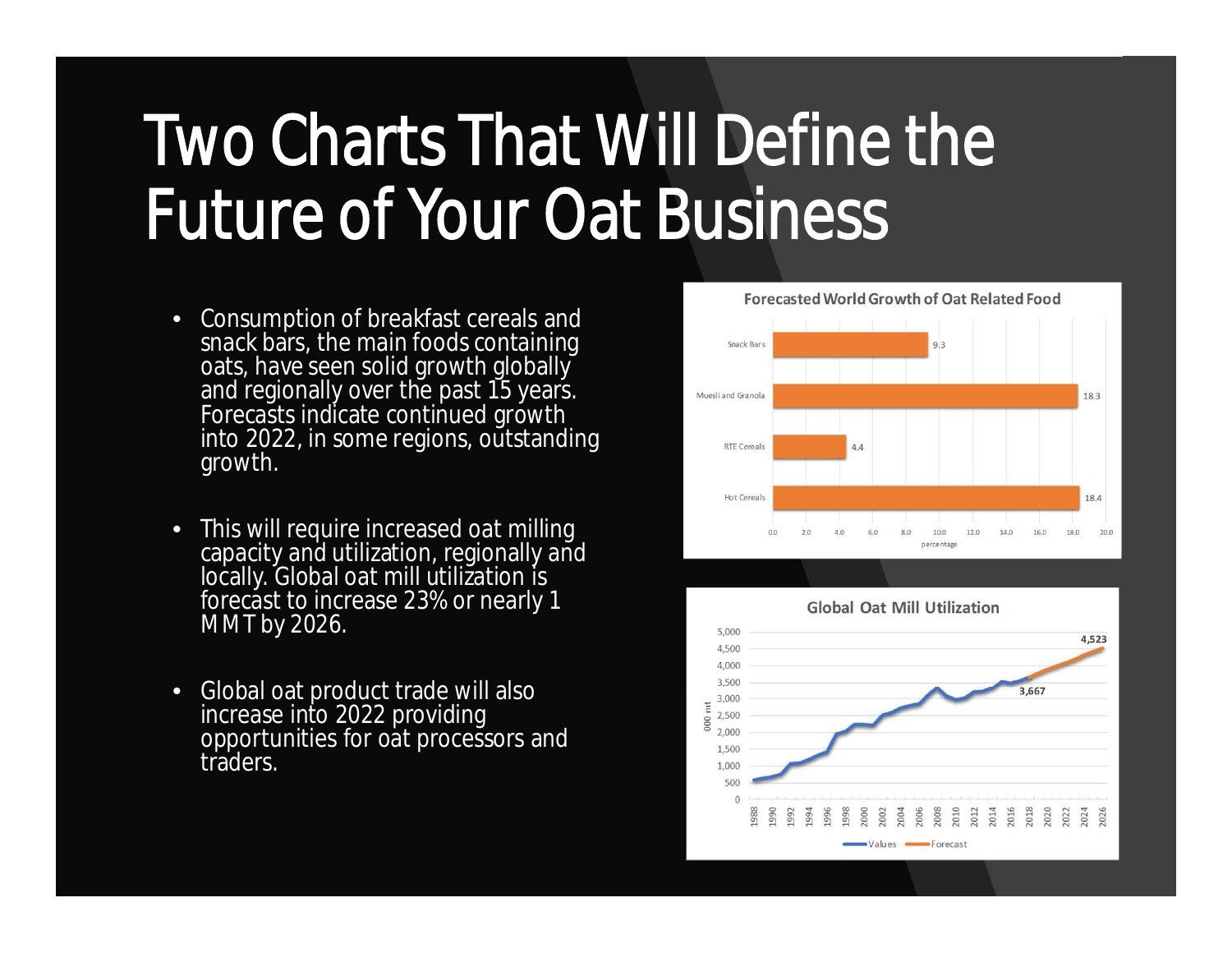- **The Global Strategic Oat Analysis provides clients a comprehensive and detailed understanding of:**
	- Growth and marketing opportunities for oat processing & oat/oat products trade, forecasts to 2022, global, regional and country level.
	- SWOT analysis of key oat product markets.
	- Oat product production, demand & trade, detailed by product, by country/region of origin & destination.
	- Competitive landscape for oat processors, merger & acquisition trends.
	- Oat food trends & the impact on oat processing & oat product trade, with forecasts to 2022, regional and global.
	- Raw oat area, yield, & production trends, country & regional, & the impact on oat processing, long term forecasts.
	- Global raw oat trade & trends, long term forecasts.
	- Oat related tariffs and non-tariff barriers.



Strategic plans have a higher success rate when they are driven by the most current, comprehensive data available.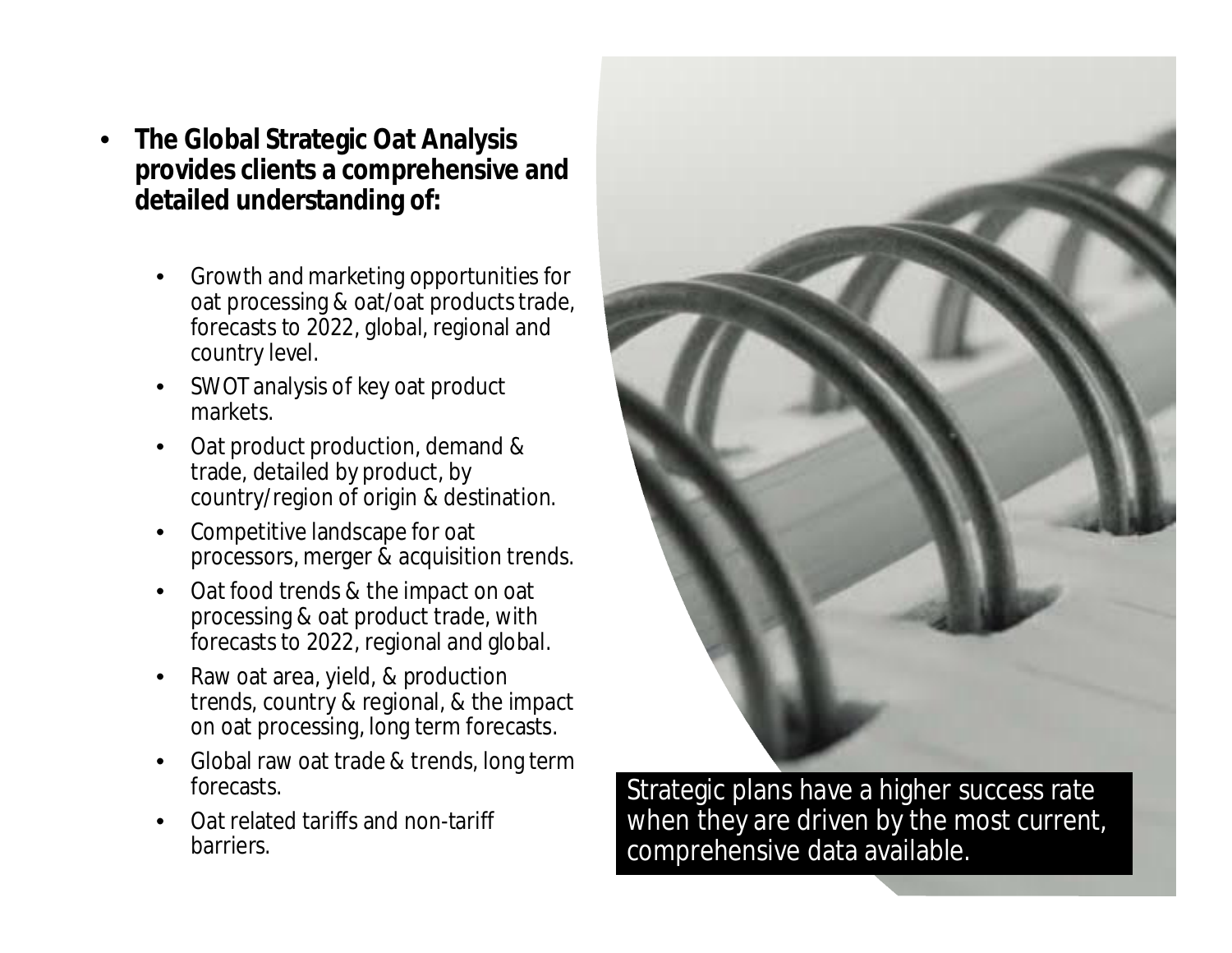

**How** Oatinformation Can Help Expand Your Oat Markets

- **Our staff has a combined 83 years of experience in the global oat industry; from production, to milling, and trading, & high-level market analysis.**
- **We have an extensive and comprehensive understanding of oat production, trade, milling and price dynamics, and how they interact.**
- **Our global oat industry contacts provide us with unparalleled insights.**